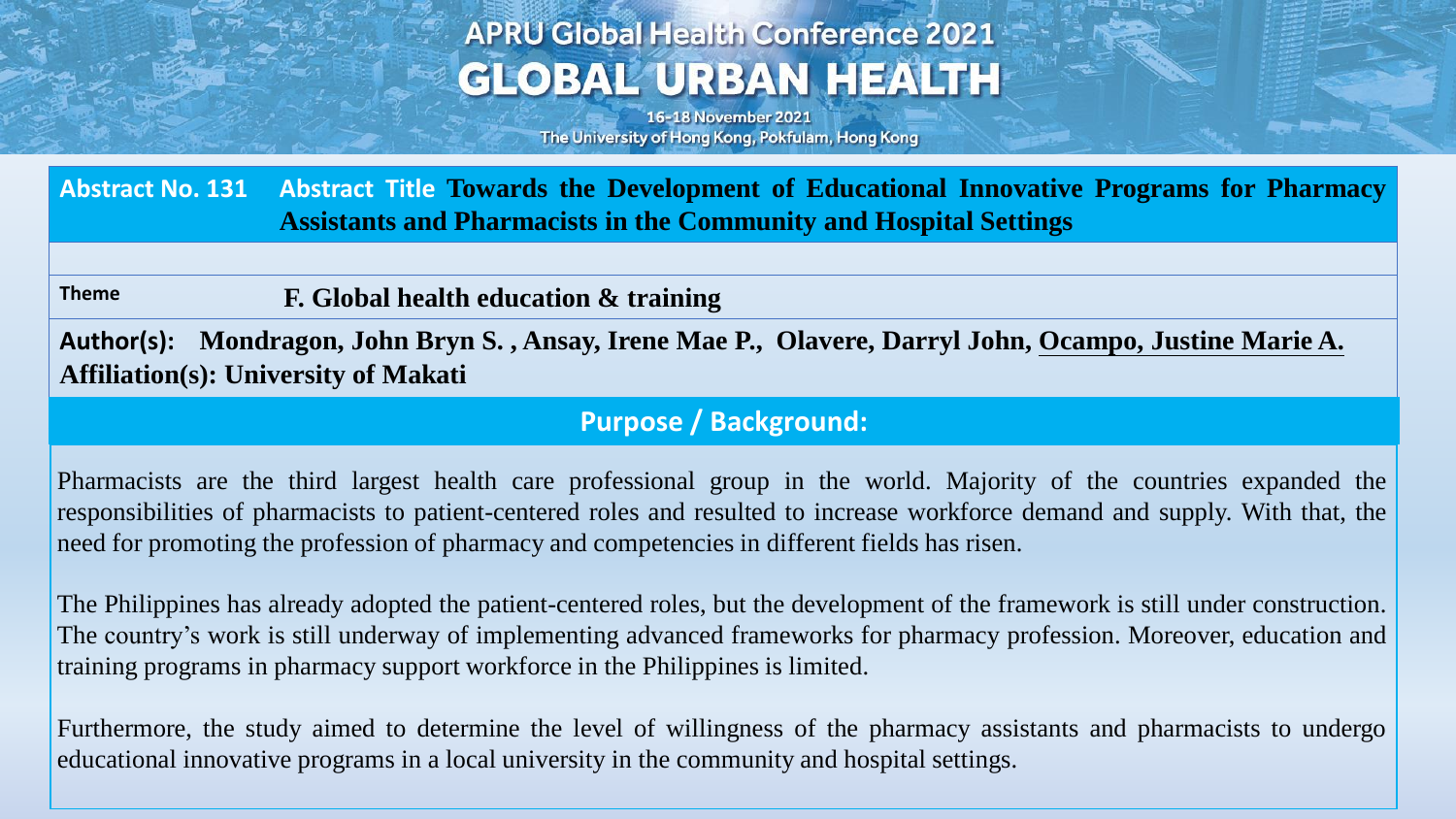# **APRU Global Health Conference 2021 GLOBAL URBAN HEALTH**

16-18 November 2021 The University of Hong Kong, Pokfulam, Hong Kong

**Abstract No. 131 Abstract Title Towards the Development of Educational Innovative Programs for Pharmacy Assistants and Pharmacists in the Community and Hospital Settings**

#### **Methods:**

**Administration of initial survey and profiling** of respondents who are pharmacy assistants and pharmacists in the community and hospital pharmacy in one of the cities in the National Capital Region

Initial Survey and Profiling of the respondents such as **Age, Area of Specialization, Educational Attainment, Length of Experience**

Creation of **Survey Tools** based on the initial survey and reviewed related literature

**Administration of the researcher-made tools and guided interview questions** to the pharmacy assistant and pharmacists

**Content validation and pilot testing** of the survey tools both for pharmacy assistants and pharmacists

Collection, integration, analysis and interpretation of qualitative and quantitative data

Determination of the **level of willingness of the pharmacy assistants and** 

**pharmacists** to undergo educational innovative programs in a local university in the

community and hospital settings.